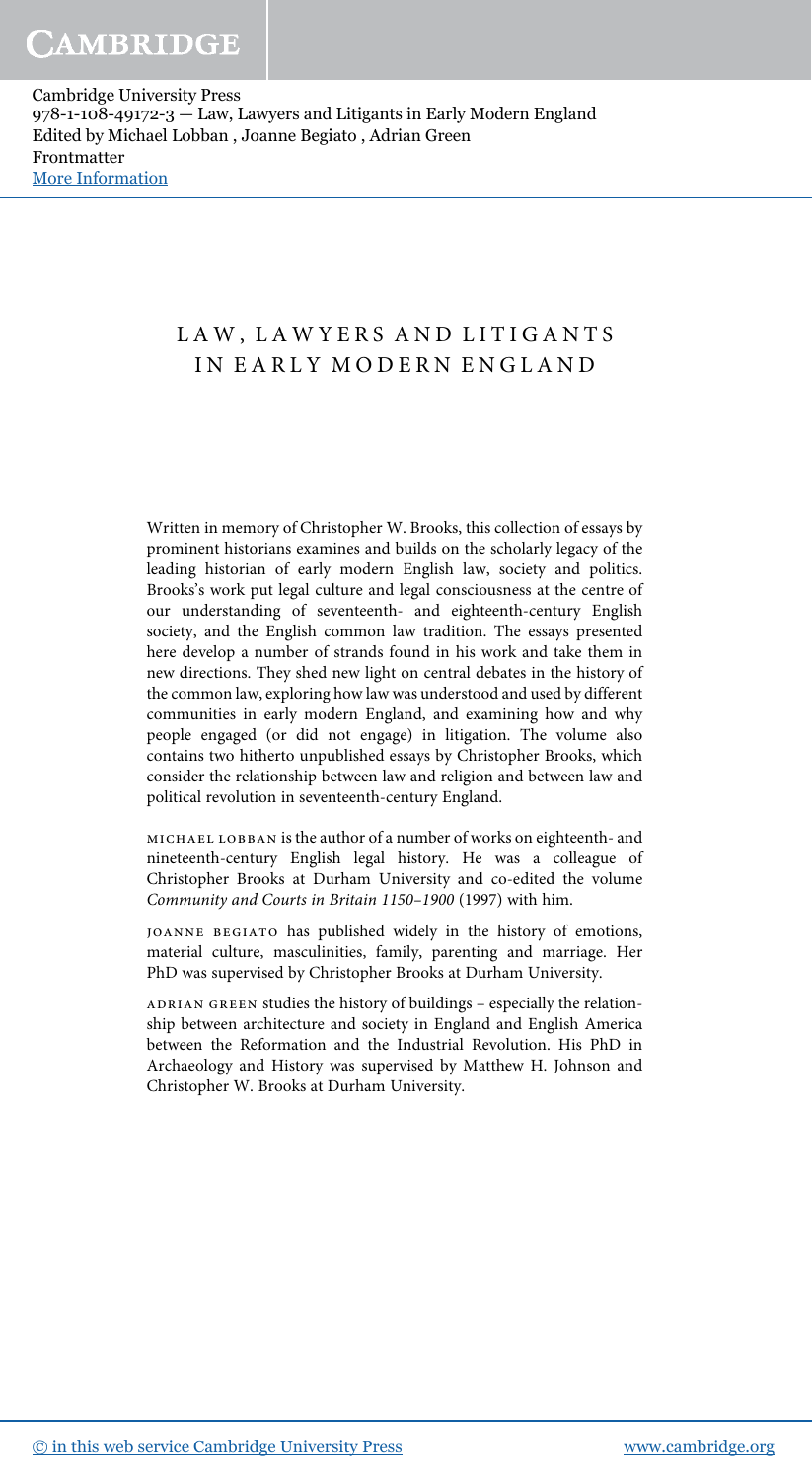# **CAMBRIDGE**

Cambridge University Press 978-1-108-49172-3 — Law, Lawyers and Litigants in Early Modern England Edited by Michael Lobban , Joanne Begiato , Adrian Green Frontmatter [More Information](www.cambridge.org/9781108491723)

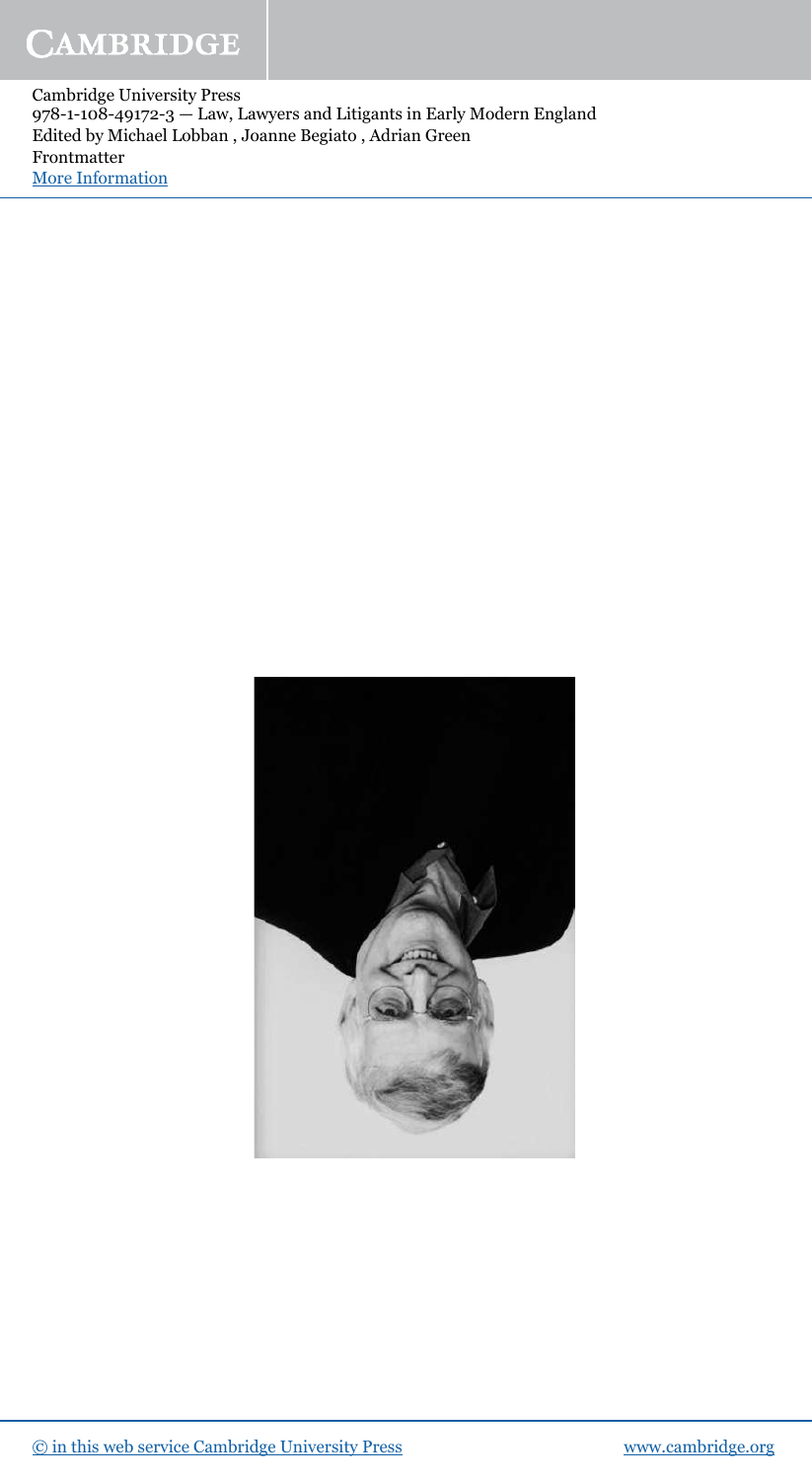# LAW, LAWYERS AND LITIGANTS IN EARLY MODERN ENGLAND

### Essays in Memory of Christopher W. Brooks

Edited by

MICHAEL LOBBAN London School of Economics and Political Science

> JOANNE BEGIATO Oxford Brookes University

ADRIAN GREEN Durham University

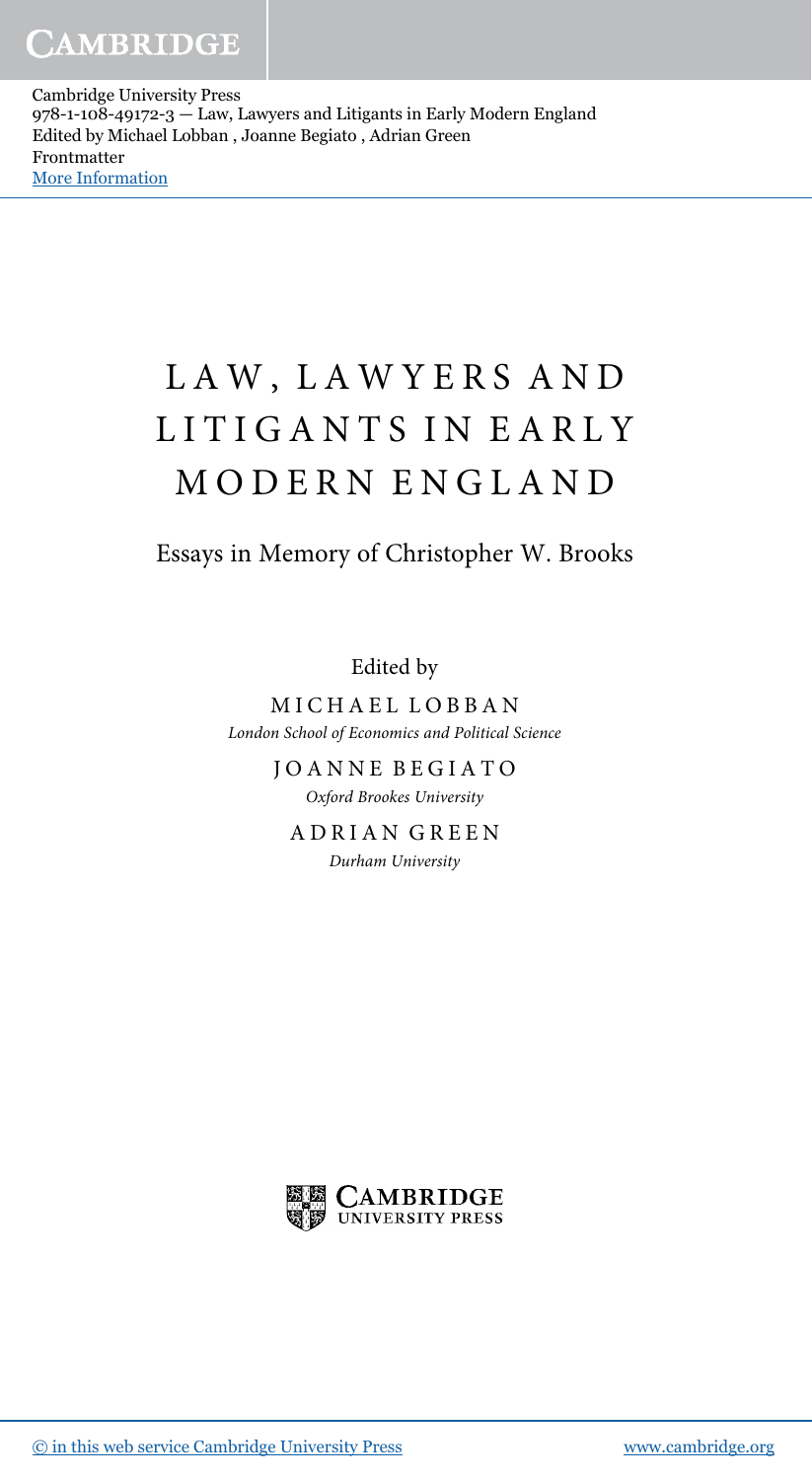CAMBRIDGE

Cambridge University Press 978-1-108-49172-3 — Law, Lawyers and Litigants in Early Modern England Edited by Michael Lobban , Joanne Begiato , Adrian Green Frontmatter [More Information](www.cambridge.org/9781108491723)

# **CAMBRIDGE**<br>UNIVERSITY PRESS

University Printing House, Cambridge CB2 8BS, United Kingdom

One Liberty Plaza, 20th Floor, New York, NY 10006, USA

477 Williamstown Road, Port Melbourne, VIC 3207, Australia

314–321, 3rd Floor, Plot 3, Splendor Forum, Jasola District Centre, New Delhi – 110025,

India

79 Anson Road, #06–04/06, Singapore 079906

Cambridge University Press is part of the University of Cambridge.

It furthers the University's mission by disseminating knowledge in the pursuit of education, learning, and research at the highest international levels of excellence.

> www.cambridge.org Information on this title: www.cambridge.org/9781108491723 DOI: 10.1017/9781108666862

> > © Cambridge University Press 2019

This publication is in copyright. Subject to statutory exception and to the provisions of relevant collective licensing agreements no reproduction of any part may take place without the written permission of Cambridge University Press.

First published 2019

Printed in the United Kingdom by TJ International Ltd, Padstow Cornwall

A catalogue record for this publication is available from the British Library.

Library of Congress Cataloging-in-Publication Data

Names: Brooks, C. W., honouree. | Begiato, Joanne, editor. | Green, Adrian (Adrian Gareth), editor. | Lobban, Michael, editor.

Title: Law, lawyers, and litigants in early modern England : essays in memory of Christopher W. Brooks / edited by Joanne Begiato (Oxford Brookes University), Adrian Green

(University of Durham), Michael Lobban (London School of Economics and Political Science).

Description: Cambridge, United Kingdom ; New York, NY : Cambridge University Press, [2019] | Includes bibliographical references.

Identifiers: LCCN 2018058899 | ISBN 9781108491723

Subjects: LCSH: Brooks, C. W. | Practice of law – England – History. | Law – England –

History. | Lawyers – England – History. | Religion and law – England – History. Classification: LCC KD474 .L39 2019 | DDC 349.4209/03–dc23

LC record available at https://lccn.loc.gov/2018058899

ISBN 978-1-108-49172-3 Hardback

Cambridge University Press has no responsibility for the persistence or accuracy of URLs for external or third-party internet websites referred to in this publication and does not guarantee that any content on such websites is, or will remain, accurate or appropriate.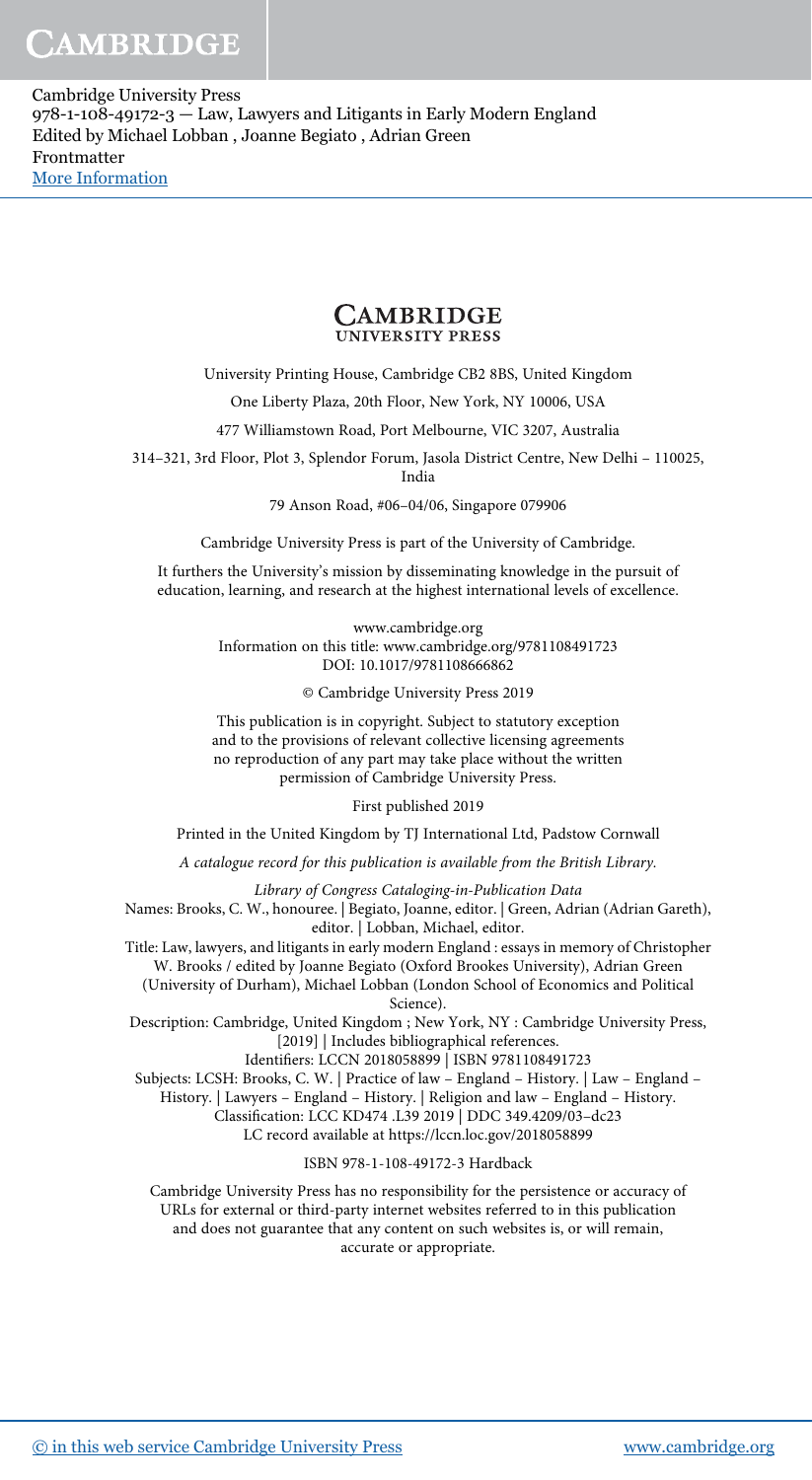#### CONTENTS

List of Figures page vii List of Tables viii List of Contributors ix

- 1. Introduction 1 michael lobban, joanne begiato and adrian GREEN
- 2. Christopher Brooks's Contribution to Early Modern History 11 michael j. braddick
- 3. Law, Law-Consciousness and Lawyers as Constitutive of Early Modern England: Christopher W. Brooks's Singular Journey 32 david sugarman
- 4. 'The Hard Rind of Legal History': F. W. Maitland and the Writing of Late Medieval and Early Modern British Social History 58 r. a. houston
- 5. Fountains of Justice: James I, Charles I and Equity 79 r. w. hoyle
- 6. The Inns of Court, Renaissance and the Language of Modernity 114 phil withington
- 7. The Micro-Spatial Dynamics of Litigation: The Chilvers Coton Tithe Dispute, Barrows vs. Archer (1657) 140 steve hindle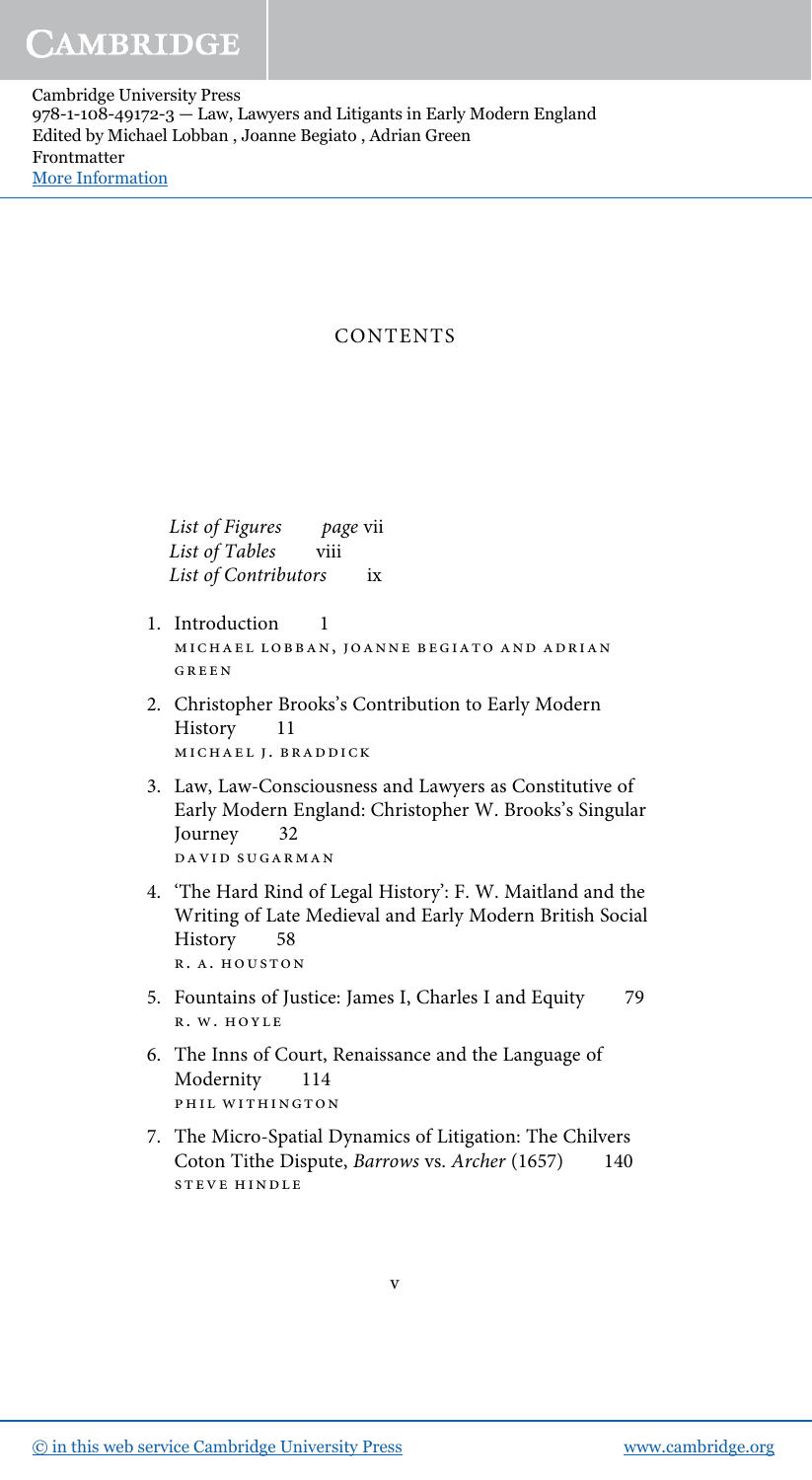vi CONTENTS

- 8. 'Law-Mindedness': Crowds, Courts and Popular Knowledge of the Law in Early Modern England 164 john walter
- 9. Local Laws, Local Principles: The Paradoxes of Local Legal Processes in Early Modern England 185 peter rushton
- 10. 'So Now You Are Wed Enough': Clandestine Unions in the North-West of England in the First Half of the Eighteenth Century 207 joanne begiato
- 11. 'Blunderers and Blotters of the Law?' The Rise of Conveyancing in the Eighteenth Century and Long-Term Socio-Legal Change 229 craig muldrew
- 12. England and America: The Role of the Justice of the Peace in County Durham, England, and Richmond County, Virginia, in the Eighteenth Century 254 gwenda morgan
- 13. Law and Architecture in Early Modern Durham 265 adrian green
- 14. Law and Revolution: The Seventeenth-Century English Example 292 christopher w. brooks
- 15. Religion and Law in Early Modern England 327 christopher w. brooks

A Bibliography of the Works of Christopher W. Brooks 366 Index 369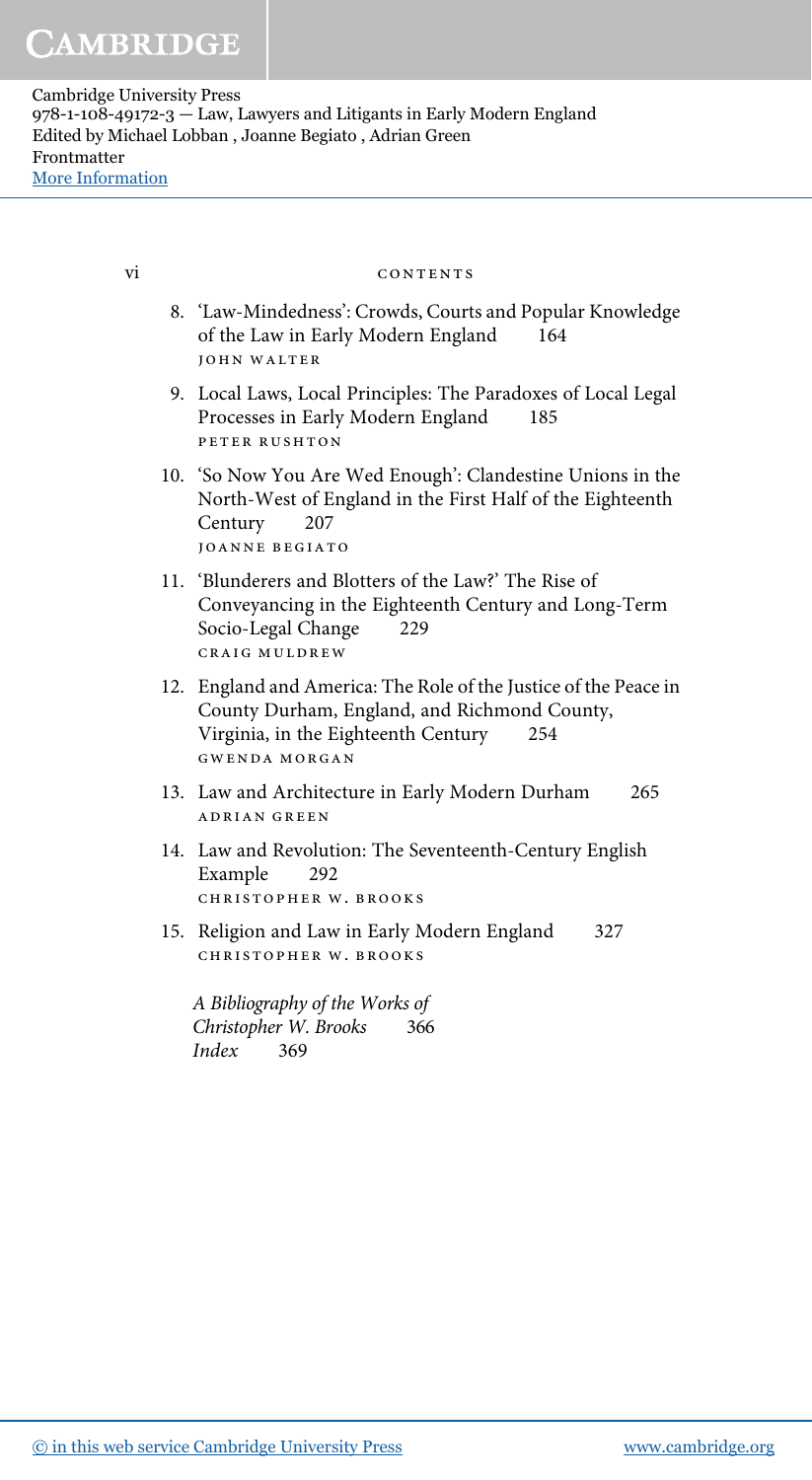#### FIGURES

- 6.1 'Modern' on English title pages, EEBO–TCP texts and EEBO–TCP content to 1599. page 129
- 6.2 Number of English vernacular printed texts on EEBO–TCP containing 'modern' and by legally educated authors, 1530–1590s. 129
- 6.3 Appearances of 'modern' in English vernacular printed texts in EEBO–TCP and in texts by legally educated authors, 1530s-1590s. 130
- 6.4 Number of English vernacular printed texts containing 'modern' from translations and by country, 1530s-1590s. 131
- 6.5 Percentages of texts with 'modern' by legally educated authors, 1530s–1590s. 132
- 13.1 Sketch plan of Durham Chancery court by George Ormsby, 1907. 282
- 13.2 Durham Castle, in Bishop Crewe's time (1674–1721), showing the judges lodgings (first built by Bishop Neile, 1617–1627) facing the terraced walks cut into the keep mound by Bishop Cosin (1660–1672). 285
- 13.3 The Mickletons' great house, Palace Green. Originally two storeys when first built c. 1695. 287
- 13.4 1 South Bailey, Durham. Lawyer's house and office, built for William Pye, 1735. 288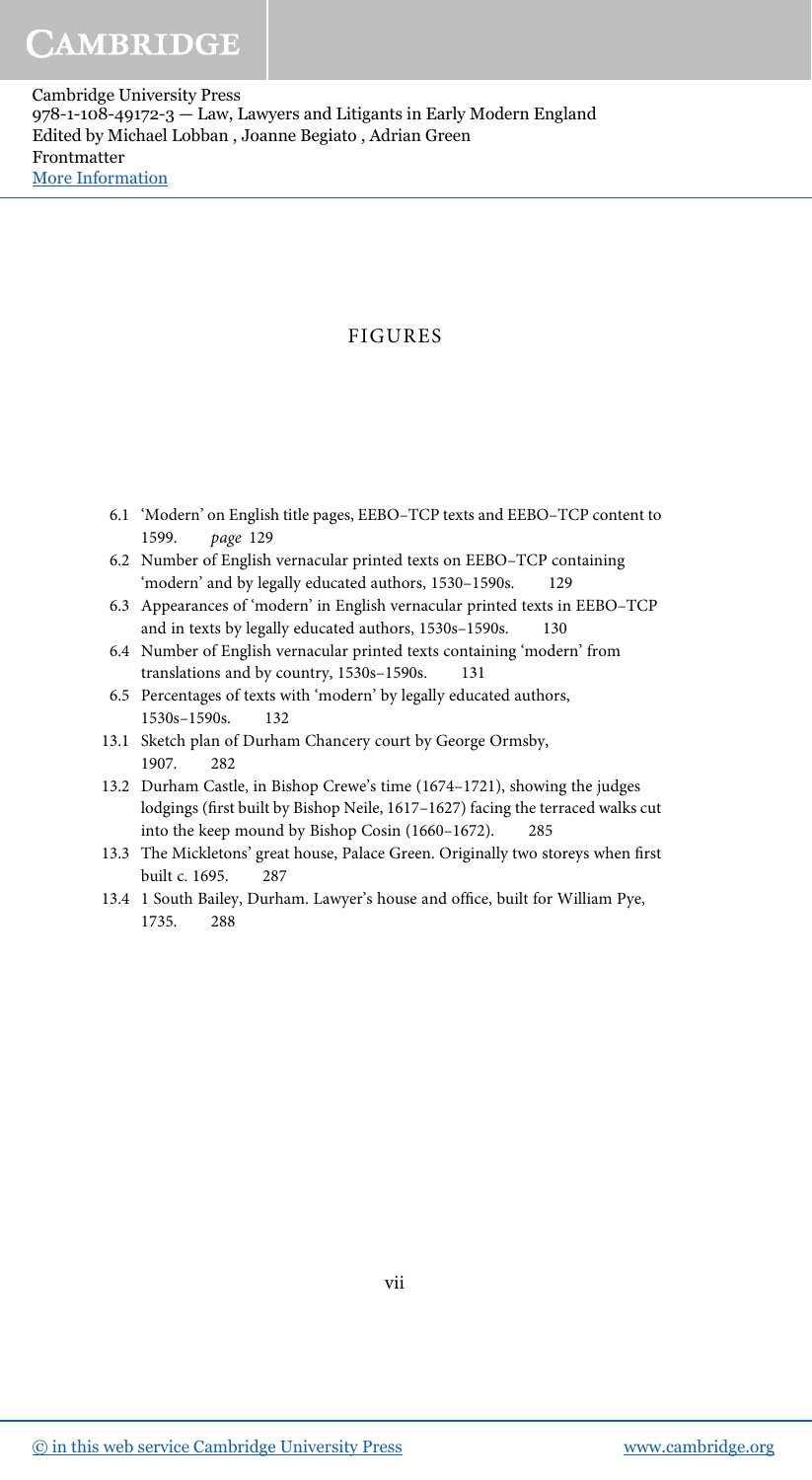### TABLES

- 11.1 Yearly value of mortgage deeds transacted by John Cannon, 1736–1742. page 242
- 11.2 Estimated value per acre of mortgage loans arranged by John Cannon. 243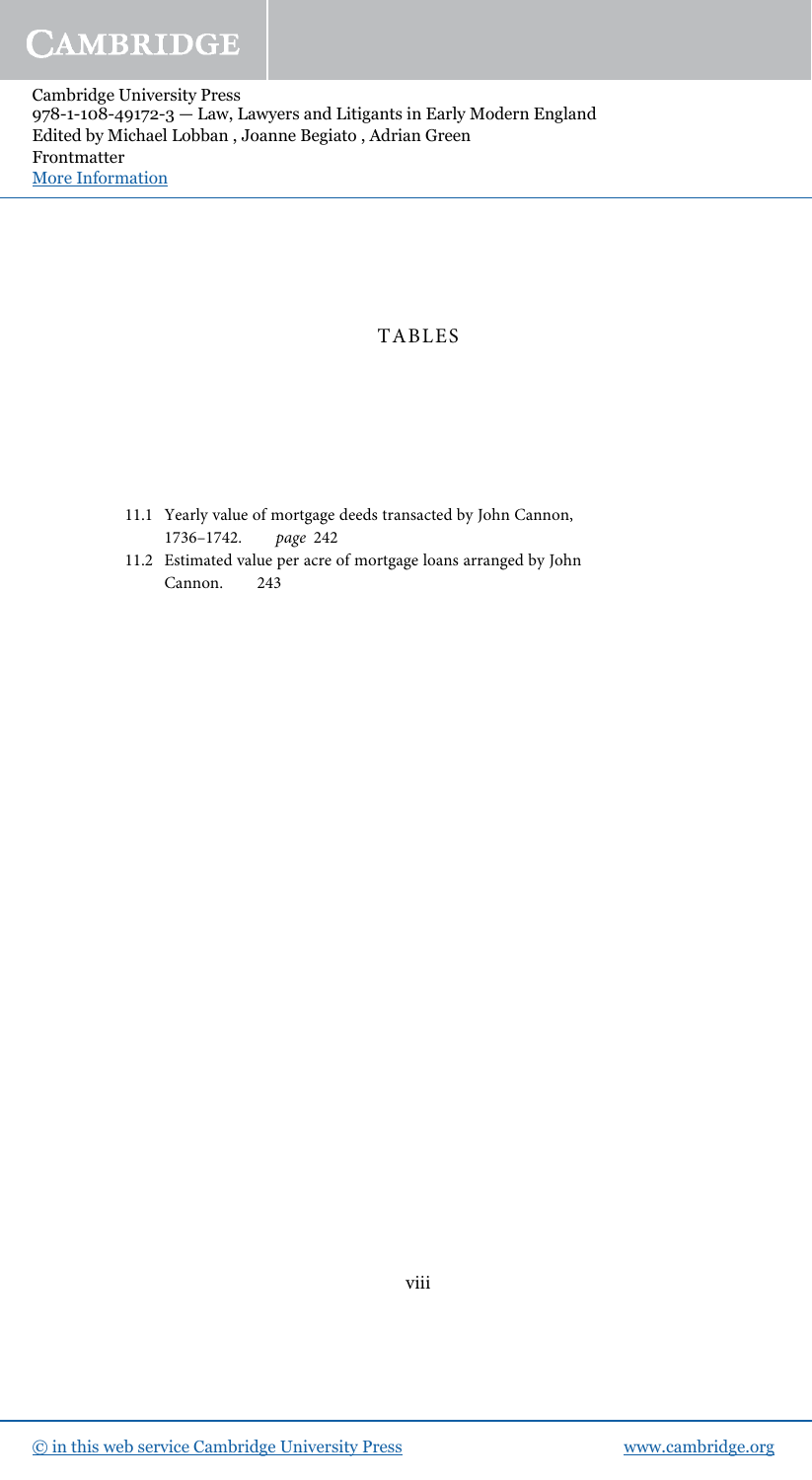### CONTRIBUTORS

- joanne begiato is Professor of History at Oxford Brookes University.
- michael j. braddick is Professor of History at the University of Sheffield.
- ADRIAN GREEN is Associate Professor in Early Modern British and American History at Durham University.
- STEVE HINDLE is W. M. Keck Foundation Director of Research at the Huntington Library, San Marino, California.
- r. a. houston is Professor of Early Modern History at the University of St Andrews.
- r. w. hoyle is Visiting Professor of Economic History in the Centre for Economic History at the University of Reading.
- michael lobban is Professor of Legal History at the London School of Economics and Political Science.
- gwenda morgan is a teaching assistant at the University of Newcastle, having retired as Reader in American History at the University of Sunderland.
- craig muldrew is Professor of Early Modern Economic and Social History at the University of Cambridge.
- PETER RUSHTON is Professor of Historical Sociology at the University of Sunderland.